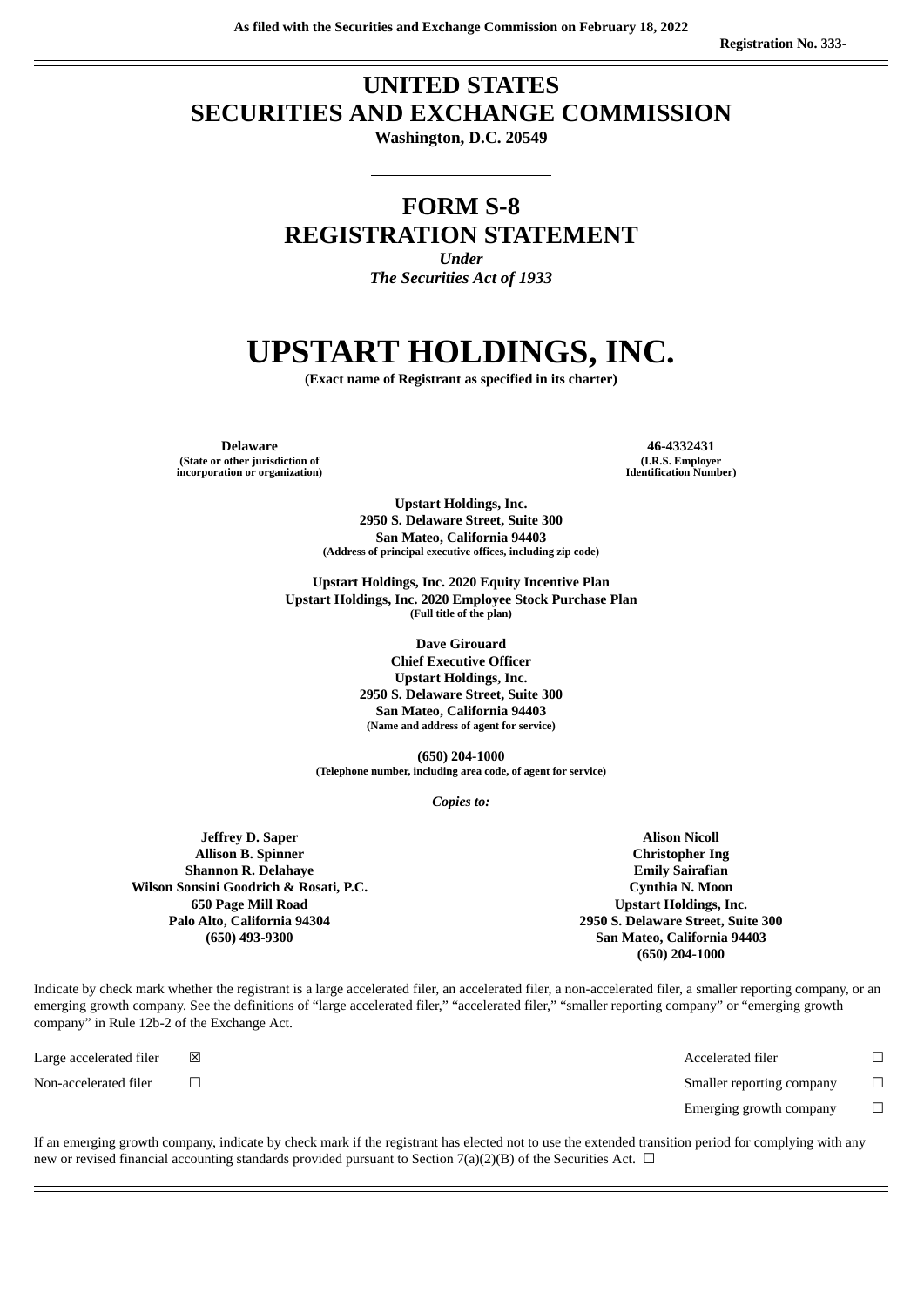#### **PART I**

#### **INFORMATION REQUIRED IN THE SECTION 10(A) PROSPECTUS**

The information specified in Item 1 and Item 2 of Part I of Form S-8 is omitted from this Registration Statement on Form S-8 (the "**Registration Statement**") in accordance with the provisions of Rule 428 under the Securities Act of 1933, as amended (the "**Securities Act**") and the introductory note to Part I of Form S-8. The documents containing the information specified in Part I of Form S-8 will be delivered to the participants in the equity benefit plans covered by this Registration Statement as specified by Rule 428(b)(1) under the Securities Act.

#### **PART II**

# **INFORMATION REQUIRED IN REGISTRATION STATEMENT**

#### **Item 3. Incorporation of Documents by Reference.**

The Registrant hereby incorporates by reference into this Registration Statement the following documents:

(1) The Registrant's Annual Report on [Form](http://www.sec.gov/ix?doc=/Archives/edgar/data/1647639/000164763922000009/upst-20211231.htm) 10-K for the fiscal year ended December 31, 2021, filed with the Commission on February 18, 2022 (the "**Annual Report**") pursuant to Section 13(a) of the Securities Exchange Act of 1934, as amended (the "**Exchange Act**");

(2) All other reports filed with the Commission pursuant to Sections 13(a) or 15(d) of the Exchange Act since the end of the fiscal year covered by the Annual Report (other than the portions of these documents not deemed to be filed); and

(3) The description of the Registrant's common stock contained in the Company's Registration Statement on [Form](http://www.sec.gov/Archives/edgar/data/1647639/000119312520314763/d85190d8a12b.htm) 8-A (File No. 001-39797) filed with the Commission on December 10, 2020, pursuant to Section 12(b) of the Exchange Act, including any amendment or report filed for the purpose of updating such description.

All documents filed by the Registrant pursuant to Sections 13(a), 13(c), 14 and 15(d) of the Exchange Act on or after the date of this Registration Statement and prior to the filing of a post-effective amendment to this Registration Statement that indicates that all securities offered have been sold or that deregisters all securities then remaining unsold shall be deemed to be incorporated by reference in this Registration Statement and to be part hereof from the date of filing of such documents; *provided*, *however*, that documents or information deemed to have been furnished and not filed in accordance with the rules of the Commission shall not be deemed incorporated by reference into this Registration Statement. Any statement contained in a document incorporated or deemed to be incorporated by reference herein shall be deemed to be modified or superseded for purposes of this Registration Statement to the extent that a statement contained herein or in any subsequently filed document which also is deemed to be incorporated by reference herein modifies or supersedes such statement. Any such statement so modified or superseded shall not be deemed, except as so modified or superseded, to constitute a part of this Registration Statement.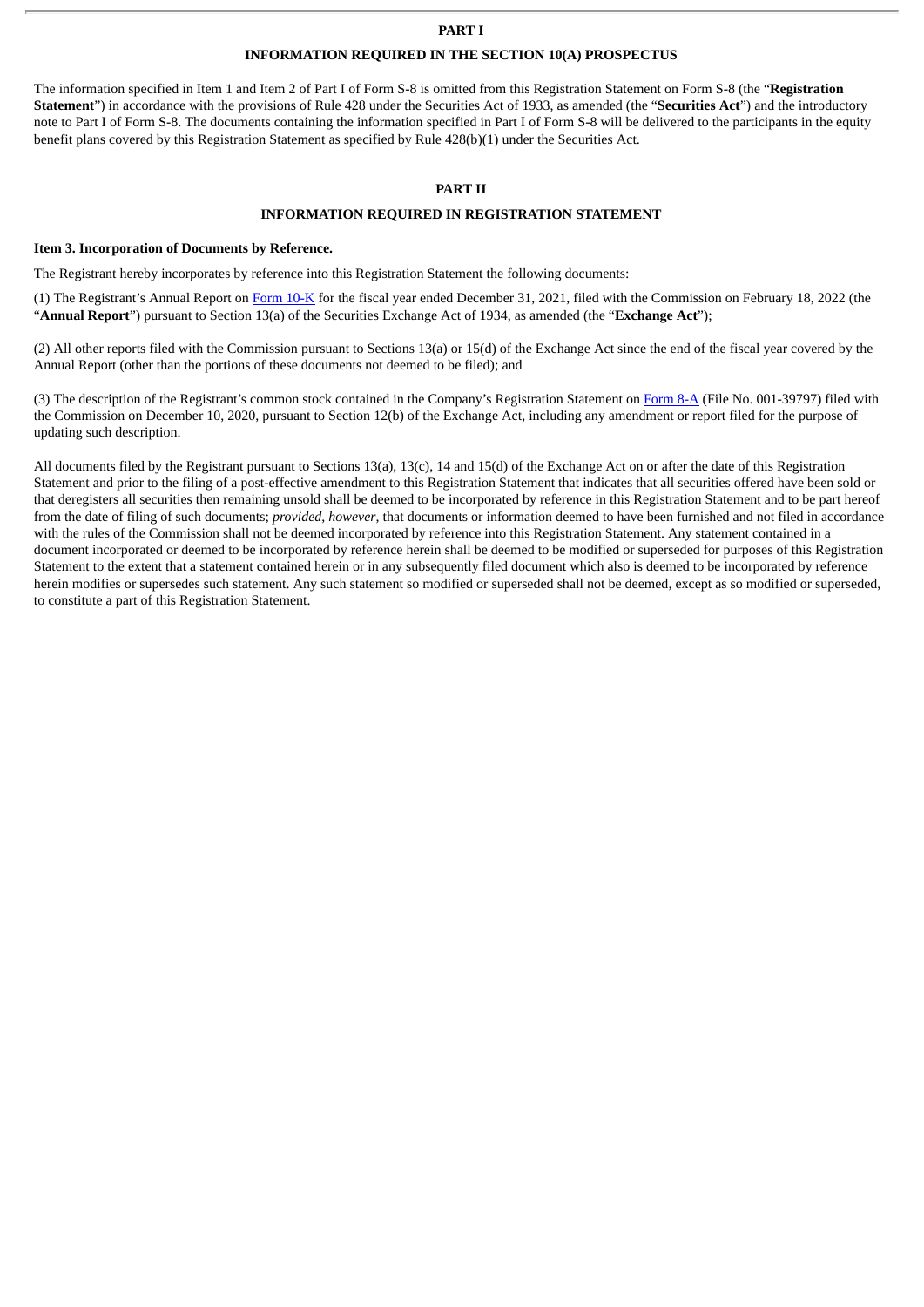## **Item 4. Description of Securities.**

Not applicable.

# **Item 5. Interests of Named Experts and Counsel.**

Not applicable.

#### **Item 6. Indemnification of Directors and Officers.**

Section 145 of the Delaware General Corporation Law authorizes a corporation's board of directors to grant, and authorizes a court to award, indemnity to officers, directors, and other corporate agents.

The Registrant's amended and restated certificate of incorporation contains provisions that limit the liability of its directors for monetary damages to the fullest extent permitted by the Delaware General Corporation Law. Consequently, the Registrant's directors will not be personally liable to the Registrant or its stockholders for monetary damages for any breach of fiduciary duties as directors, except liability for the following:

- Any breach of their duty of loyalty to the Registrant or its stockholders;
- Any act or omission not in good faith or that involves intentional misconduct or a knowing violation of law;
- Unlawful payments of dividends or unlawful stock repurchases, or redemptions as provided in Section 174 of the Delaware General corporation Law; or
- Any transaction from which they derived an improper personal benefit.

Any amendment to, or repeal of, these provisions will not eliminate or reduce the effect of these provisions in respect of any act, omission, or claim that occurred or arose prior to that amendment or repeal. If the Delaware General Corporation Law is amended to provide for further limitations on the personal liability of directors of corporations, then the personal liability of the Registrant's directors will be further limited to the greatest extent permitted by the Delaware General Corporation Law.

In addition, the Registrant's amended and restated bylaws provide that the Registrant will indemnify, to the fullest extent permitted by law, any person who is or was a party or is threatened to be made a party to any action, suit, or proceeding by reason of the fact that he or she is or was one of the Registrant's directors or officers or is or was serving at the Registrant's request as a director or officer of another corporation, partnership, joint venture, trust or other enterprise. The Registrant's amended and restated bylaws provide that the Registrant may indemnify to the fullest extent permitted by law any person who is or was a party or is threatened to be made a party to any action, suit, or proceeding by reason of the fact that he or she is or was one of the Registrant's employees or agents or is or was serving at the Registrant's request as an employee or agent of another corporation, partnership, joint venture, trust, or other enterprise. The Registrant's amended and restated bylaws will also provide that the Registrant must advance expenses incurred by or on behalf of a director or officer in advance of the final disposition of any action or proceeding, subject to limited exceptions.

Further, the Registrant has entered into indemnification agreements with each of its directors and executive officers that may be broader than the specific indemnification provisions contained in the Delaware General Corporation Law. These indemnification agreements require the Registrant, among other things, to indemnify its directors and executive officers against liabilities that may arise by reason of their status or service. These indemnification agreements also require the Registrant to advance all expenses incurred by the directors and executive officers in investigating or defending any such action, suit, or proceeding. The Registrant believes that these agreements are necessary to attract and retain qualified individuals to serve as directors and executive officers.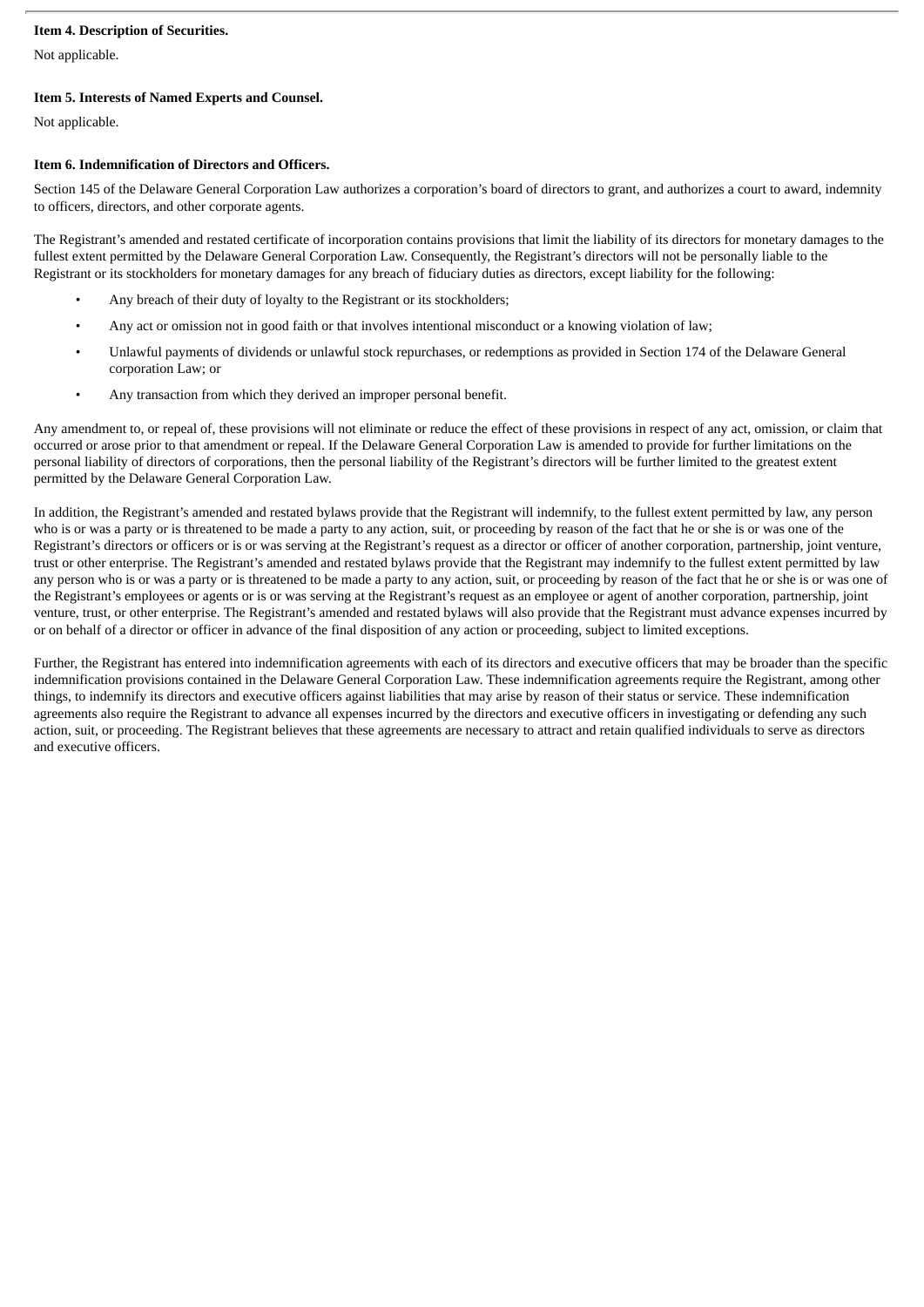The limitation of liability and indemnification provisions in the Registrant's amended and restated certificate of incorporation, amended and restated bylaws and the indemnification agreements that the Registrant has entered into with its directors and executive officers may discourage stockholders from bringing a lawsuit against the Registrant's directors and executive officers for breach of their fiduciary duties. They may also reduce the likelihood of derivative litigation against the Registrant's directors and executive officers, even though an action, if successful, might benefit the Registrant and other stockholders. Further, a stockholder's investment may be adversely affected to the extent that the Registrant pays the costs of settlement and damage awards against directors and executive officers as required by these indemnification provisions. At present, the Registrant is not aware of any pending litigation or proceeding involving any person who is or was one of the Registrant's directors, officers, employees, or other agents or is or was serving at its request as a director, officer, employee, or agent of another corporation, partnership, joint venture, trust or other enterprise, for which indemnification is sought, and the Registrant is not aware of any threatened litigation that may result in claims for indemnification.

The Registrant has obtained insurance policies under which, subject to the limitations of the policies, coverage is provided to the Registrant's directors and executive officers against loss arising from claims made by reason of breach of fiduciary duty or other wrongful acts as a director or executive officer, including claims relating to public securities matters, and to the Registrant with respect to payments that may be made by the Registrant to these directors and executive officers pursuant to its indemnification obligations or otherwise as a matter of law.

Certain of the Registrant's non-employee directors may, through their relationships with their employers, be insured or indemnified against certain liabilities incurred in their capacity as members of the Registrant's board of directors.

Insofar as indemnification for liabilities arising under the Securities Act may be permitted to directors, officers or persons controlling the Registrant pursuant to the foregoing provisions, the Registrant has been informed that, in the opinion of the Commission, such indemnification is against public policy as expressed in the Securities Act and is therefore unenforceable.

#### **Item 7. Exemption from Registration Claimed.**

Not applicable.

#### **Item 8. Exhibits.**

| Exhibit<br><b>Number</b> | <b>Exhibit Description</b>                                                                      |
|--------------------------|-------------------------------------------------------------------------------------------------|
| 4.1(1)                   | Form of common stock certificate of the Registrant                                              |
| 4.2(2)                   | <u>Upstart Holdings, Inc. 2020 Equity Incentive Plan and related form agreements</u>            |
| 4.3(3)                   | Upstart Holdings, Inc. 2020 Employee Stock Purchase Plan and related form agreements            |
| 5.1                      | Opinion of Wilson Sonsini Goodrich & Rosati, P.C.                                               |
| 23.1                     | <u>Consent of Deloitte &amp; Touche LLP, Independent Registered Public Accounting Firm</u>      |
| 23.2                     | Consent of Wilson Sonsini Goodrich & Rosati, Professional Corporation (included in Exhibit 5.1) |
| 24.1                     | Power of Attorney (contained on signature page hereto)                                          |
| 107.1                    | <b>Filing Fee Table</b>                                                                         |

- (1) Incorporated by reference to Exhibit 4.1 filed with the Registrant's Registration Statement on Form S-1 (Registration No. 333-249860), filed with the Commission on December 4, 2020.
- (2) Incorporated by reference to Exhibit 10.1 filed with the Registrant's Quarterly Report on Form 10-Q (File No. 001-39797), filed with the Commission on November 12, 2021.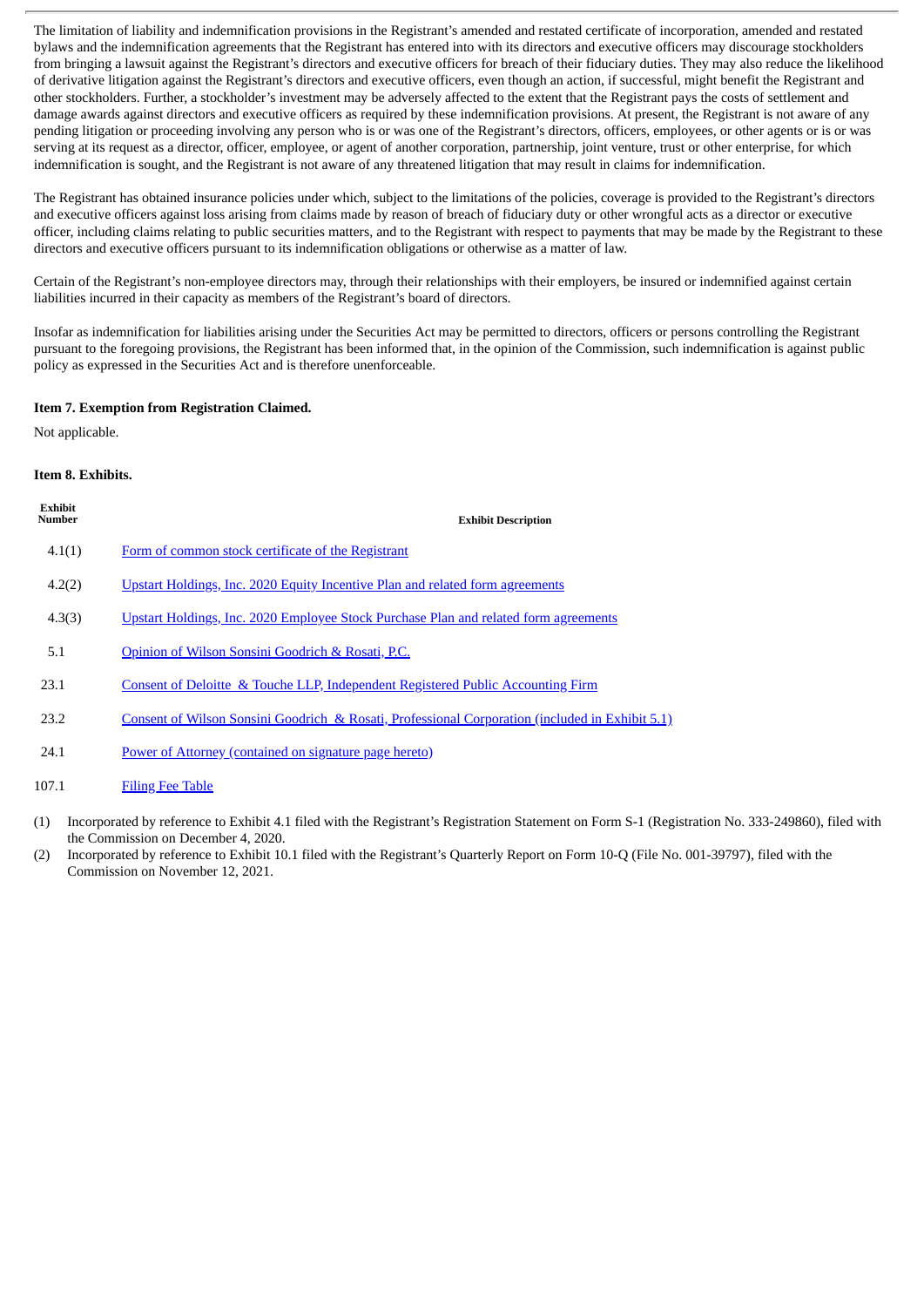(3) Incorporated by reference to Exhibit 10.5 filed with the Registrant's Registration Statement on Form S-1 (Registration No. 333-249860), filed with the Commission on December 4, 2020.

## **Item 9. Undertakings.**

- A. The undersigned Registrant hereby undertakes:
	- (1) To file, during any period in which offers or sales are being made, a post-effective amendment to this Registration Statement:
		- (i) To include any prospectus required by Section 10(a)(3) of the Securities Act;
		- (ii) To reflect in the prospectus any facts or events arising after the effective date of the Registration Statement (or the most recent post-effective amendment thereof) which, individually or in the aggregate, represent a fundamental change in the information set forth in the Registration Statement. Notwithstanding the foregoing, any increase or decrease in volume of securities offered (if the total dollar value of securities offered would not exceed that which was registered) and any deviation from the low or high end of the estimated maximum offering range may be reflected in the form of prospectus filed with the Commission pursuant to Rule 424(b) if, in the aggregate, the changes in volume and price represent no more than a 20 percent change in the maximum aggregate offering price set forth in the "Calculation of Registration Fee" table in the effective Registration Statement; and
		- (iii) To include any material information with respect to the plan of distribution not previously disclosed in the Registration Statement or any material change to such information in the Registration Statement.

*Provided, however*, that paragraphs (A)(1)(i) and (A)(1)(ii) do not apply if the information required to be included in a post-effective amendment by those paragraphs is contained in reports filed with or furnished to the Commission by the Registrant pursuant to Section 13 or Section 15(d) of the Exchange Act that are incorporated by reference in this Registration Statement.

- (2) For the purpose of determining any liability under the Securities Act, each such post-effective amendment shall be deemed to be a new registration statement relating to the securities offered therein, and the offering of such securities at that time shall be deemed to be the initial bona fide offering thereof.
- (3) It will remove from registration by means of a post-effective amendment any of the securities being registered which remain unsold at the termination of the offering.
- B. The undersigned Registrant hereby undertakes that, for purposes of determining any liability under the Securities Act, each filing of the Registrant's annual report pursuant to Section 13(a) or Section 15(d) of the Exchange Act (and, where applicable, each filing of an employee benefit plan's annual report pursuant to Section 15(d) of the Exchange Act) that is incorporated by reference in the Registration Statement shall be deemed to be a new registration statement relating to the securities offered therein, and the offering of such securities at that time shall be deemed to be the initial bona fide offering thereof.
- C. Insofar as indemnification for liabilities arising under the Securities Act may be permitted to directors, officers and controlling persons of the Registrant pursuant to the foregoing provisions, or otherwise, the Registrant has been advised that in the opinion of the Commission such indemnification is against public policy as expressed in the Securities Act and is, therefore, unenforceable. In the event that a claim for indemnification against such liabilities (other than the payment by the Registrant of expenses incurred or paid by a director, officer or controlling person of the Registrant in the successful defense of any action, suit or proceeding) is asserted by such director, officer or controlling person in connection with the securities being registered, the Registrant will, unless in the opinion of its counsel the matter has been settled by controlling precedent, submit to a court of appropriate jurisdiction the question whether such indemnification by it is against public policy as expressed in the Securities Act and will be governed by the final adjudication of such issue.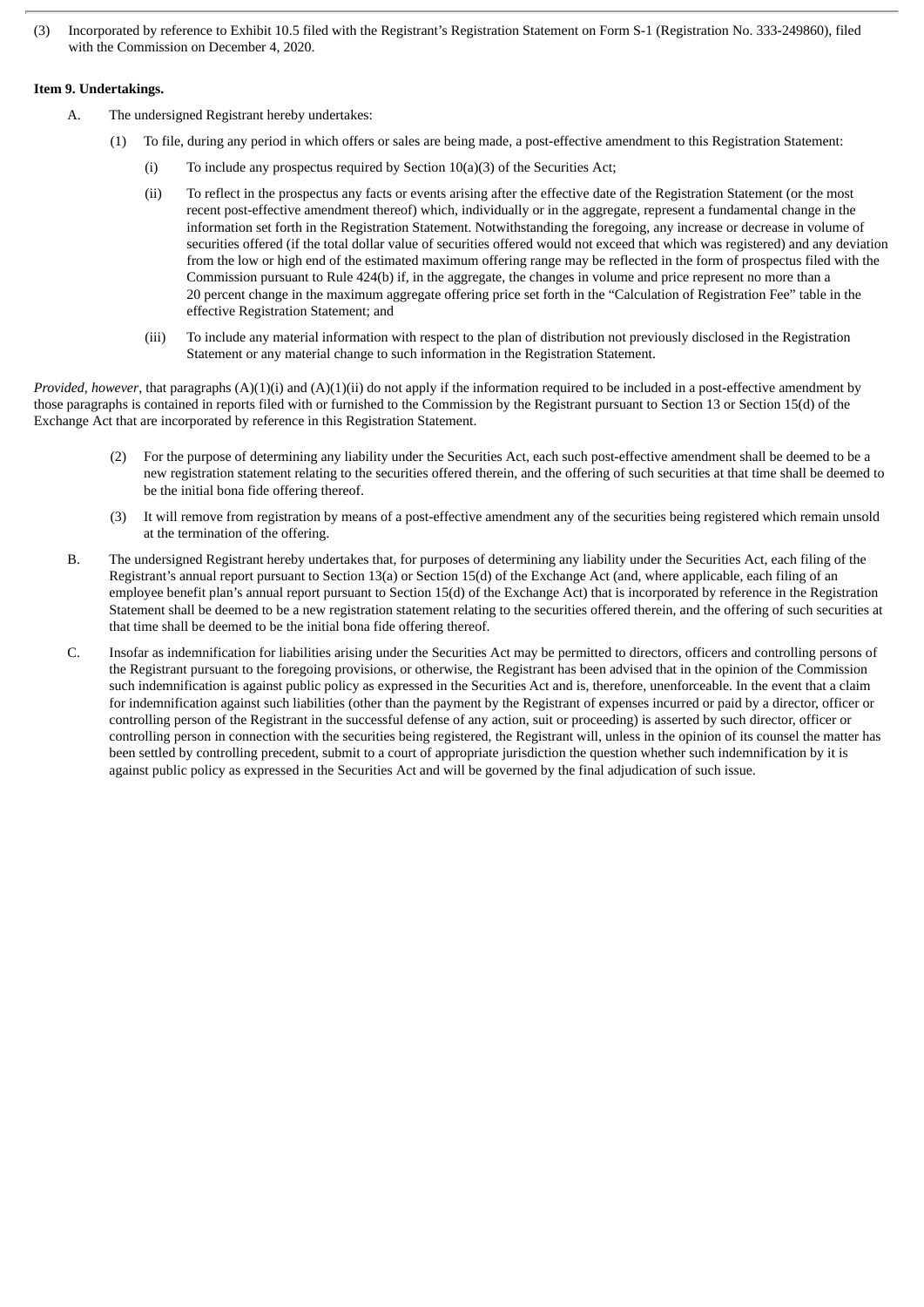#### **SIGNATURES**

<span id="page-5-0"></span>Pursuant to the requirements of the Securities Act of 1933, the registrant certifies that it has reasonable grounds to believe that it meets all of the requirements for filing on Form S-8 and has duly caused this Registration Statement to be signed on its behalf by the undersigned, thereunto duly authorized, in the City of San Mateo, State of California, on February 18, 2022.

# **UPSTART HOLDINGS, INC.**

By: /s/ Dave Girouard

Dave Girouard Chief Executive Officer

## **POWER OF ATTORNEY**

KNOW ALL PERSONS BY THESE PRESENTS, that each person whose signature appears below constitutes and appoints Dave Girouard, Sanjay Datta and Alison Nicoll, and each of them, as such individual's true and lawful attorney in fact and agent with full power of substitution, for such individual in any and all capacities, to sign any and all amendments to this Registration Statement on Form S-8 (including post-effective amendments), and to file the same, with all exhibits thereto and other documents in connection therewith, with the Securities and Exchange Commission, granting unto said attorney in fact, proxy and agent full power and authority to do and perform each and every act and thing requisite and necessary to be done in connection therewith, as fully for all intents and purposes as he might or could do in person, hereby ratifying and confirming all that said attorney in fact, proxy and agent, or the individual's substitute, may lawfully do or cause to be done by virtue hereof.

Pursuant to the requirements of the Securities Act of 1933, this registration statement has been signed by the following persons in the capacities and on the date indicated:

| Signature                 | <b>Title</b>                         | Date              |
|---------------------------|--------------------------------------|-------------------|
| /s/ Dave Girouard         | Chief Executive Officer and Director |                   |
| Dave Girouard             | (Principal Executive Officer)        | February 18, 2022 |
| /s/ Sanjay Datta          | Chief Financial Officer              |                   |
| Sanjay Datta              | (Principal Financial Officer)        | February 18, 2022 |
| /s/ Natalia Mirgorodskaya | Corporate Controller                 |                   |
| Natalia Mirgorodskaya     | (Principal Accounting Officer)       | February 18, 2022 |
| /s/ Paul Gu               | Director                             | February 18, 2022 |
| Paul Gu                   |                                      |                   |
| /s/ Kerry W. Cooper       | Director                             | February 18, 2022 |
| Kerry W. Cooper           |                                      |                   |
| /s/ Mary Hentges          | Director                             | February 18, 2022 |
| Mary Hentges              |                                      |                   |
| /s/ Jeff Huber            | Director                             | February 18, 2022 |
| Jeff Huber                |                                      |                   |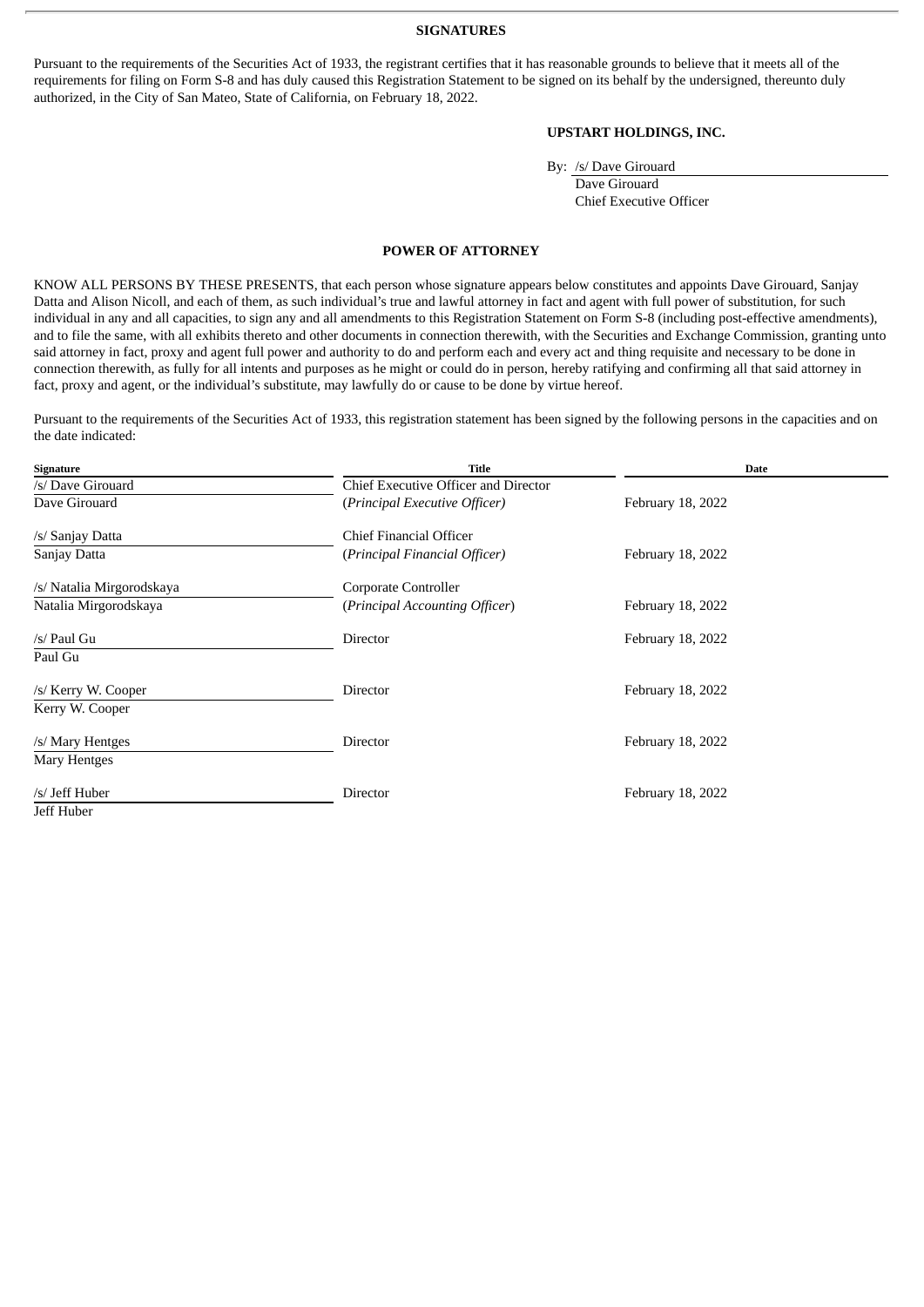| /s/ Ciaran O'Kelly<br>Ciaran O'Kelly                   | Director | February 18, 2022 |
|--------------------------------------------------------|----------|-------------------|
| /s/ Sukhinder Singh Cassidy<br>Sukhinder Singh Cassidy | Director | February 18, 2022 |
| /s/ Hilliard C. Terry III<br>Hilliard C. Terry III     | Director | February 18, 2022 |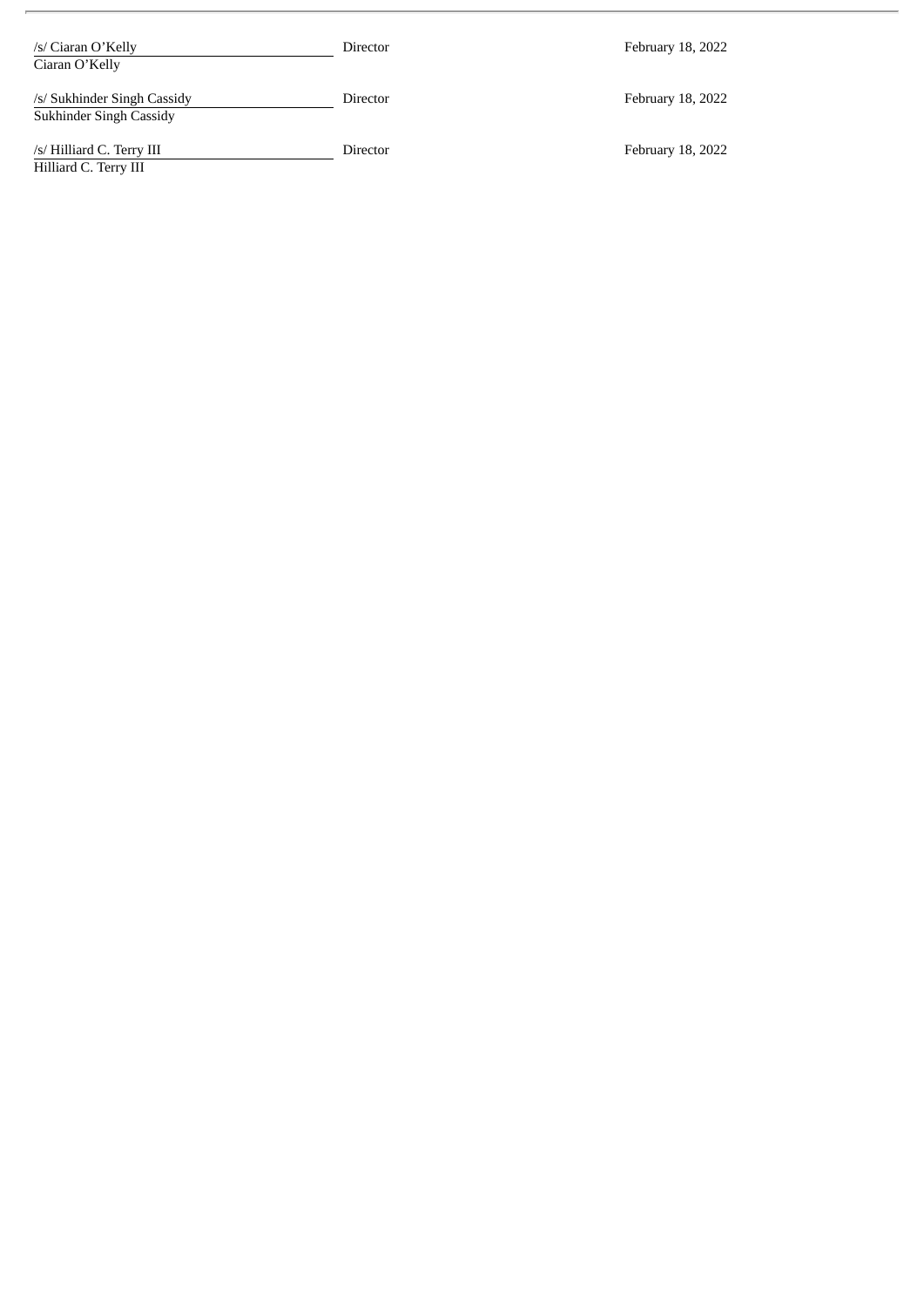<span id="page-7-0"></span>

Wilson Sonsini Goodrich & Rosati Professional Corporation 650 Page Mill Road Palo Alto, California 94304-1050 O: 650.493.9300 F: 650.493.6811

February 18, 2022

Upstart Holdings, Inc. 2950 S. Delaware Street, Suite 300 San Mateo, California 94403

#### Re: **Registration Statement on Form S-8**

Ladies and Gentlemen:

We have examined the Registration Statement on Form S-8 (the "Registration Statement") to be filed by Upstart Holdings, Inc., a Delaware corporation (the "Company"), with the Securities and Exchange Commission on or about the date hereof, in connection with the registration under the Securities Act of 1933, as amended, of (i) 4,182,916 shares that may be issued pursuant to the Company's 2020 Equity Incentive Plan (the "2020 Plan") and (ii) 836,583 shares that may be issued pursuant to the Company's 2020 Employee Stock Purchase Plan (the "2020 ESPP," and together with the "2020 Plan," collectively, the "Plans").

On the basis of the foregoing, and in reliance thereon, we are of the opinion that the shares, when issued and sold in the manner referred to in the Plans and pursuant to the agreements that accompany the Plans, will be legally and validly issued, fully paid, and nonassessable.

We consent to the use of this opinion as an exhibit to the Registration Statement, and further consent to the use of our name wherever appearing in the Registration Statement and any amendments thereto.

Very truly yours,

WILSON SONSINI GOODRICH & ROSATI Professional Corporation

/s/ Wilson Sonsini Goodrich & Rosati, P.C.

AUSTIN BEIJING BOSTON BRUSSELS HONG KONG LONDON LOS ANGELES NEW YORK PALO ALTO WASHINGTON, DC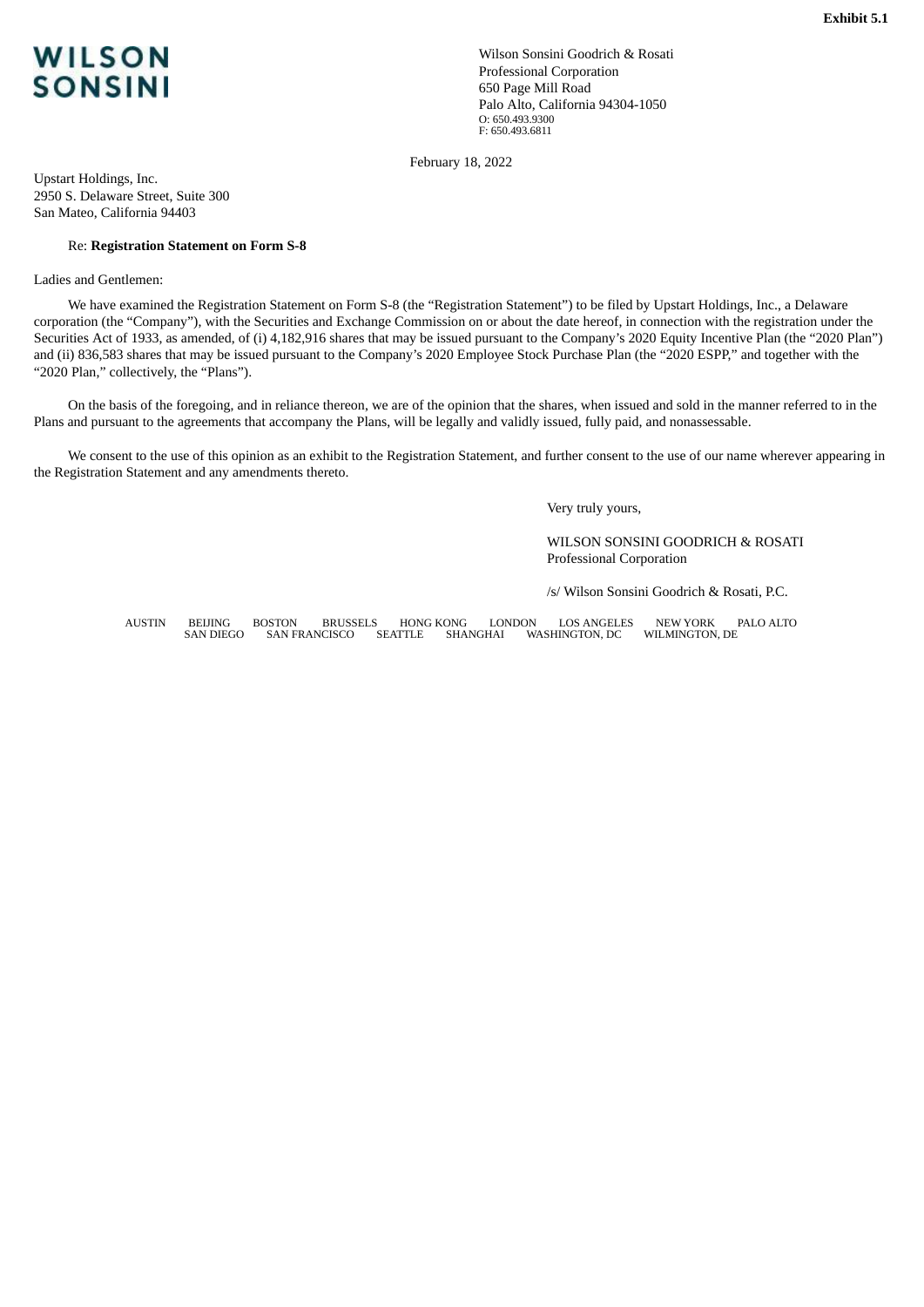### <span id="page-8-0"></span>**CONSENT OF INDEPENDENT REGISTERED PUBLIC ACCOUNTING FIRM**

We consent to the incorporation by reference in this Registration Statement on Form S-8 of our report dated February 17, 2022 relating to the financial statements of Upstart Holdings, Inc, appearing in the Annual Report on Form 10-K of Upstart Holdings, Inc. for the year ended December 31, 2021.

/s/ Deloitte & Touche LLP

San Francisco, CA February 18, 2022